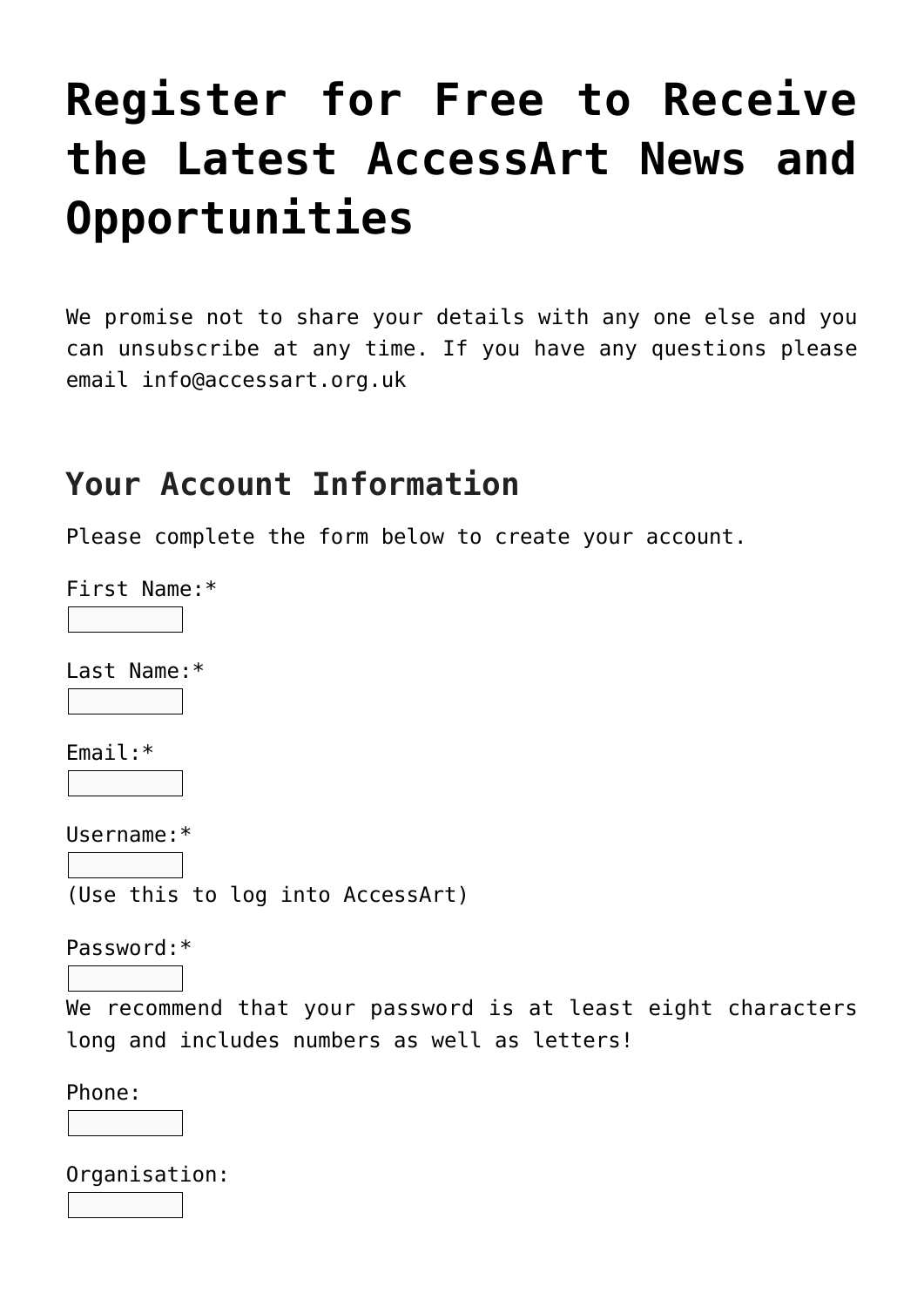Please indicate your areas of interest:

- □Teaching ages 4 to 11
- $\blacksquare$ Teaching ages 12 to 18
- $\blacksquare$ Teaching 18+
- □Artist Educator
- □Parent
- □Drawing
- □Sketchbooks
- □Painting
- $\blacksquare$ Printmaking
- $\blacksquare$ Sculpture
- **O**esign
- $\blacksquare$ Craft
- $\blacksquare$ Illustration
- □Contextual Studies
- □Competitions
- □Participatory Projects
- □Special Ed/Disability
- $\blacksquare$   $\Box$  Arts & Wellbeing

#### **Billing Details**



Credit Card:

Security Code:



Expiration Date:  $(01)$  Jan  $\boxed{\mathbf{v}}$  2022 $\boxed{\mathbf{v}}$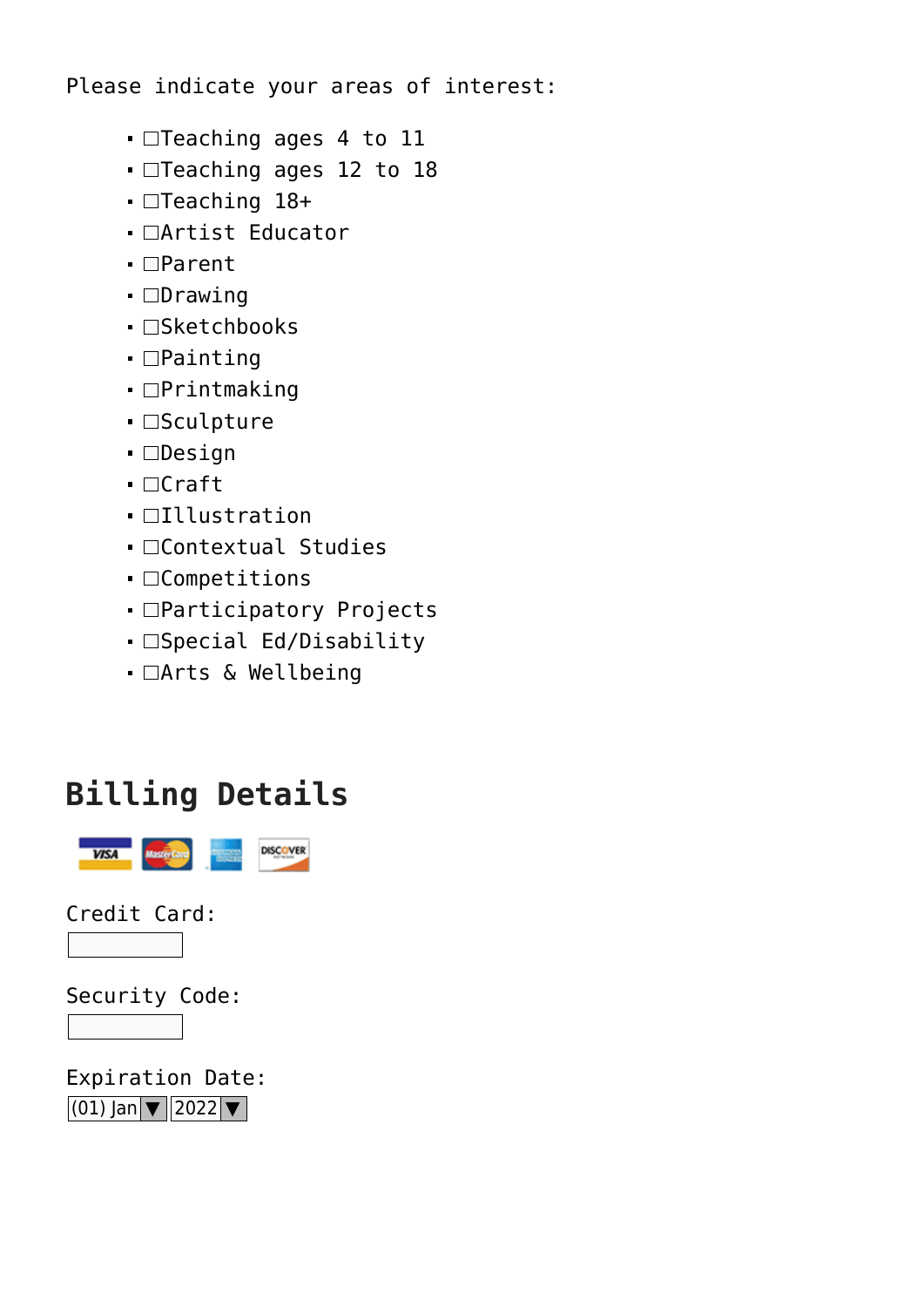## **Billing Address**

Address:

City:

State:

Please select your state ▼

Zip:

Country: **Afghanistan** ▼

## **Shipping Address**

Shipping Method:  $|\bm{\nabla}|$ 

Shipping is the same as billing  $\Box$ 

Address:

City:

State:

Please select your state ▼

Zip :

Country:  $Affchanistan$